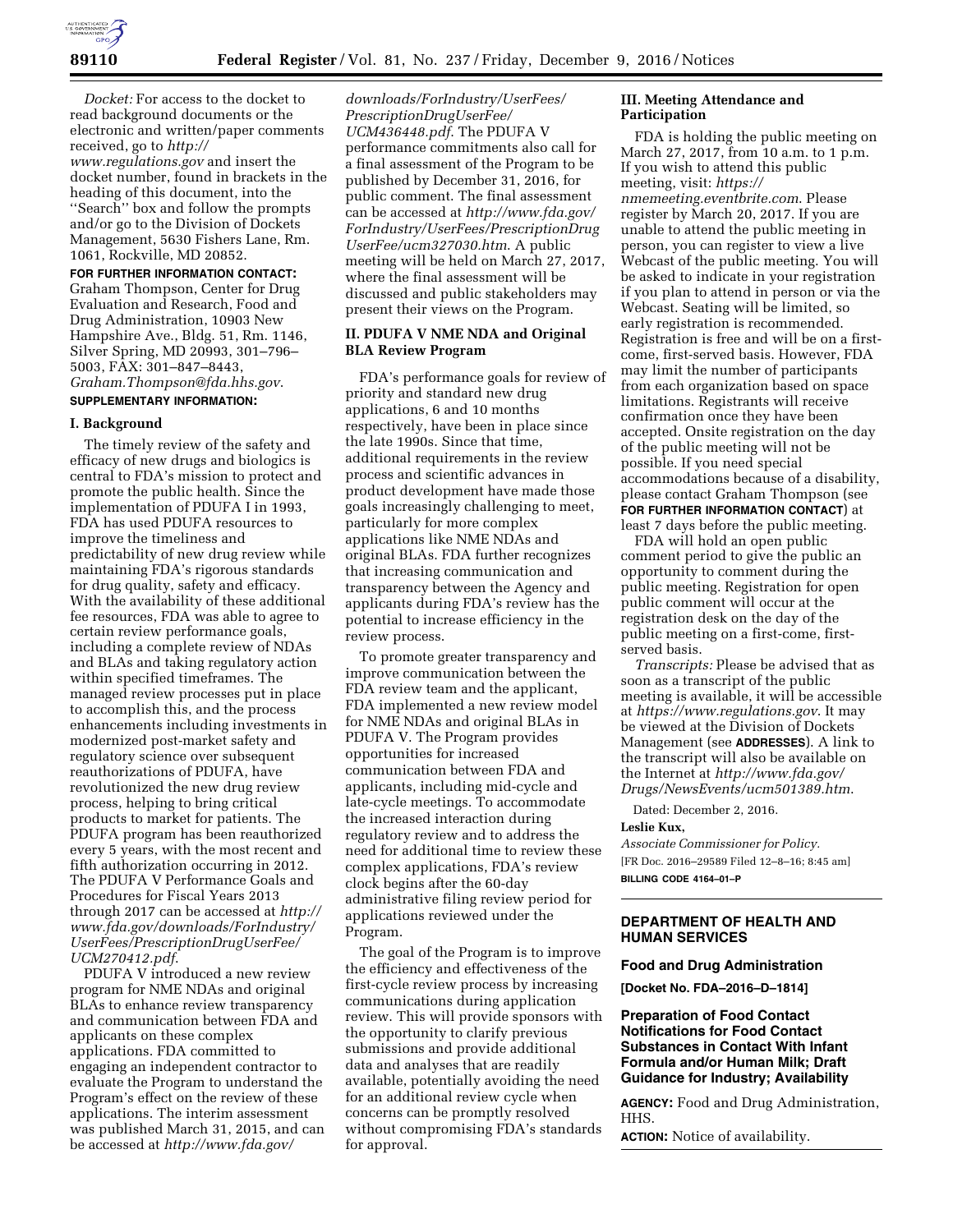**SUMMARY:** The Food and Drug Administration (FDA or we) is announcing the availability of a draft guidance for industry entitled ''Preparation of Food Contact Notifications for Food Contact Substances in Contact with Infant Formula and/or Human Milk.'' The draft guidance, when finalized, will provide industry with our current thinking on how to prepare a food contact notification (FCN) submission for our review and evaluation of the safety of food contact substances (FCSs) used in contact with infant formula and/or human milk.

**DATES:** Although you can comment on any guidance at any time (see 21 CFR  $10.115(g)(5)$ , to ensure that we consider your comment on the draft guidance before we begin work on the final version of the guidance, submit either electronic or written comments on the draft guidance by February 7, 2017.

**ADDRESSES:** You may submit comments as follows:

### *Electronic Submissions*

Submit electronic comments in the following way:

• *Federal eRulemaking Portal: [http://](http://www.regulations.gov)  [www.regulations.gov.](http://www.regulations.gov)* Follow the instructions for submitting comments. Comments submitted electronically, including attachments, to *[http://](http://www.regulations.gov) [www.regulations.gov](http://www.regulations.gov)* will be posted to the docket unchanged. Because your comment will be made public, you are solely responsible for ensuring that your comment does not include any confidential information that you or a third party may not wish to be posted, such as medical information, your or anyone else's Social Security number, or confidential business information, such as a manufacturing process. Please note that if you include your name, contact information, or other information that identifies you in the body of your comments, that information will be posted on *[http://www.regulations.gov.](http://www.regulations.gov)* 

• If you want to submit a comment with confidential information that you do not wish to be made available to the public, submit the comment as a written/paper submission and in the manner detailed (see ''Written/Paper Submissions'' and ''Instructions'').

### *Written/Paper Submissions*

Submit written/paper submissions as follows:

• *Mail/Hand delivery/Courier (for written/paper submissions):* Division of Dockets Management (HFA–305), Food and Drug Administration, 5630 Fishers Lane, Rm. 1061, Rockville, MD 20852.

• For written/paper comments submitted to the Division of Dockets Management, FDA will post your comment, as well as any attachments, except for information submitted, marked and identified, as confidential, if submitted as detailed in ''Instructions.''

*Instructions:* All submissions received must include the Docket No. FDA– 2016–D–1814 for ''Preparation of Food Contact Notifications for Food Contact Substances in Contact with Infant Formula and/or Human Milk.'' Received comments will be placed in the docket and, except for those submitted as ''Confidential Submissions,'' publicly viewable at *<http://www.regulations.gov>* or at the Division of Dockets Management between 9 a.m. and 4 p.m., Monday through Friday.

• Confidential Submissions—To submit a comment with confidential information that you do not wish to be made publicly available, submit your comments only as a written/paper submission. You should submit two copies total. One copy will include the information you claim to be confidential with a heading or cover note that states ''THIS DOCUMENT CONTAINS CONFIDENTIAL INFORMATION.'' The Agency will review this copy, including the claimed confidential information, in its consideration of comments. The second copy, which will have the claimed confidential information redacted/blacked out, will be available for public viewing and posted on *[http://](http://www.regulations.gov)  [www.regulations.gov.](http://www.regulations.gov)* Submit both copies to the Division of Dockets Management. If you do not wish your name and contact information to be made publicly available, you can provide this information on the cover sheet and not in the body of your comments and you must identify this information as ''confidential.'' Any information marked as ''confidential'' will not be disclosed except in accordance with 21 CFR 10.20 and other applicable disclosure law. For more information about FDA's posting of comments to public dockets, see 80 FR 56469, September 18, 2015, or access the information at: *[http://www.fda.gov/](http://www.fda.gov/regulatoryinformation/dockets/default.htm)  [regulatoryinformation/dockets/](http://www.fda.gov/regulatoryinformation/dockets/default.htm)  [default.htm.](http://www.fda.gov/regulatoryinformation/dockets/default.htm)* 

*Docket:* For access to the docket to read background documents or the electronic and written/paper comments received, go to *[http://](http://www.regulations.gov) [www.regulations.gov](http://www.regulations.gov)* and insert the docket number, found in brackets in the heading of this document, into the "Search<sup>"</sup> box and follow the prompts and/or go to the Division of Dockets Management, 5630 Fishers Lane, Rm. 1061, Rockville, MD 20852.

Submit written requests for single copies of the draft guidance to the

Division of Food Contact Notifications, Office of Food Additive Safety, Center for Food Safety and Applied Nutrition (HFS–275), Food and Drug Administration, 5001 Campus Dr., College Park, MD 20740. Send two selfaddressed adhesive labels to assist that office in processing your request. See the **SUPPLEMENTARY INFORMATION** section for electronic access to the draft guidance.

#### **FOR FURTHER INFORMATION CONTACT:**

Kelly Randolph, Center for Food Safety and Applied Nutrition (HFS–275), Food and Drug Administration, 5001 Campus Dr., College Park, MD 20740, 240–402– 1188.

## **SUPPLEMENTARY INFORMATION:**

### **I. Background**

We are announcing the availability of a draft guidance for industry entitled ''Preparation of Food Contact Notifications for Food Contact Substances in Contact with Infant Formula and/or Human Milk.'' We are issuing the draft guidance consistent with our good guidance practices regulation (21 CFR 10.115). The draft guidance, when finalized, will represent the current thinking of FDA on this topic. It does not establish any rights for any person and is not binding on FDA or the public. You can use an alternate approach if it satisfies the requirements of the applicable statutes and regulations.

Section 409 of the Federal Food, Drug, and Cosmetic Act (the FD&C Act) (21 U.S.C. 348) establishes an FCN process as the primary method by which we regulate food additives that are FCSs. As defined in section 409(h)(6) of the FD&C Act, the term ''food contact substance'' means any substance intended for use as a component of materials used in manufacturing, packing, packaging, transporting, or holding food if such use is not intended to have any technical effect in such food.

Under section 409(h) of the FD&C Act and FDA's implementing regulations, FCN submissions must contain a comprehensive discussion of the basis for the manufacturer's or supplier's determination that the use of the FCS that is the subject of the notification is safe. This draft guidance contains recommendations regarding how the scientific information in FCNs for infant food use should demonstrate that the FCS is safe for the specific intended use in contact with infant food. For purposes of the draft guidance, infant food is limited to infant formula and/or human milk, and this draft guidance focuses on infants 0–6 months in age. The draft guidance discusses our